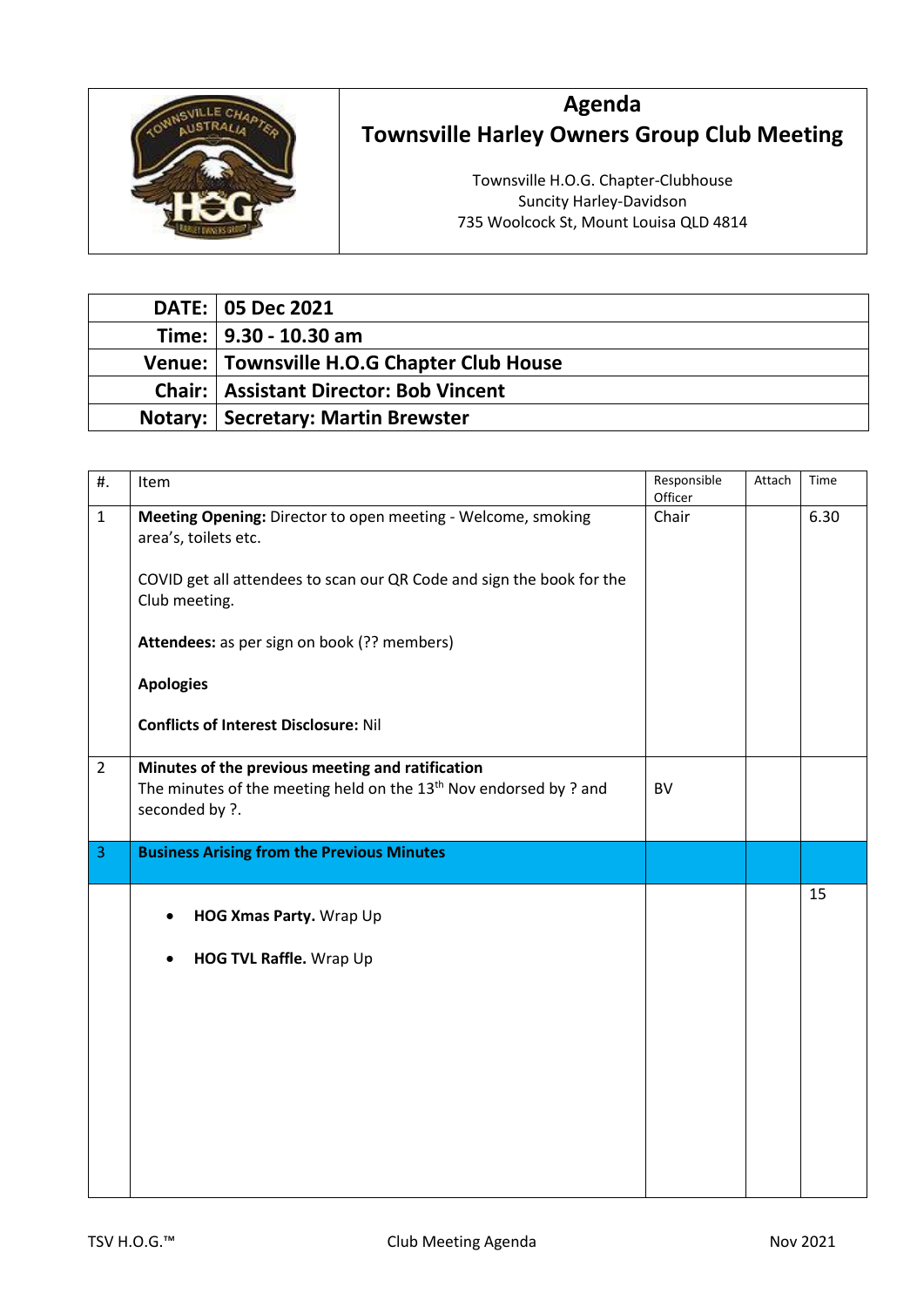| 4 | <b>Treasurers Report</b>                                                                                          |                |           |           |    |
|---|-------------------------------------------------------------------------------------------------------------------|----------------|-----------|-----------|----|
|   | <b>Account Summary</b>                                                                                            |                | <b>FE</b> | 10        |    |
|   | As at 30 Nov 2021                                                                                                 |                |           |           |    |
|   | <b>Account</b>                                                                                                    | <b>Balance</b> |           |           |    |
|   | <b>THOR</b>                                                                                                       | \$8,979.71     |           |           |    |
|   | <b>CARD</b>                                                                                                       | \$1,510.80     |           |           |    |
|   | <b>HOG</b>                                                                                                        | \$6,330.51     |           |           |    |
|   | <b>INVESTMENT</b>                                                                                                 | \$82,864.07    |           |           |    |
|   | <b>TOTAL 30/11</b>                                                                                                | \$99,685.09    |           |           |    |
|   | <b>TOTAL 31/10</b>                                                                                                | \$97,968.81    |           |           |    |
|   | <b>INCREASE</b>                                                                                                   | \$1,716.28     |           |           |    |
|   | \$3,000 still to come out for Zac's Place from the HOG Raffle.                                                    |                |           |           |    |
| 5 | <b>General/New Business</b>                                                                                       |                |           |           |    |
|   |                                                                                                                   |                |           |           |    |
|   | <b>Director</b>                                                                                                   |                |           | <b>BV</b> | 30 |
|   | Update<br>Zoom meeting on State Rally                                                                             |                |           |           |    |
|   |                                                                                                                   |                |           |           |    |
|   | <b>Secretary</b>                                                                                                  |                |           |           |    |
|   | Xmas Friday Bar and Saturday BBQ - Closed for Xmas.                                                               |                |           | <b>MB</b> |    |
|   | Thanks to Sam & Graham for volunteering at the CAN-Am<br>demo day to raise \$500 for our Club.                    |                |           |           |    |
|   | There will be no Club meeting in January.                                                                         |                |           |           |    |
|   |                                                                                                                   |                |           |           |    |
|   | <b>Activities</b><br>GL to provide an update and discuss the Darwin Rally in                                      |                |           | GL        |    |
|   | June 2022.                                                                                                        |                |           |           |    |
|   |                                                                                                                   |                |           |           |    |
|   | <b>Head Road Captain</b>                                                                                          |                |           | <b>RB</b> |    |
|   | The draft Ride Schedule for 2022 has been amended<br>changing the Prairie ride from 5 and 6 February to 12 and    |                |           |           |    |
|   | 13 February.                                                                                                      |                |           |           |    |
|   | The schedule now has the Darwin riders leaving a day                                                              |                |           |           |    |
|   | earlier for the Darwin HOG rally.                                                                                 |                |           |           |    |
|   | <b>LOH</b>                                                                                                        |                |           |           |    |
|   | LOH update.                                                                                                       |                |           | JB        |    |
|   | Refer to the 2022 Ride Schedule for LOH planned<br>activities.                                                    |                |           |           |    |
|   | Membership                                                                                                        |                |           |           |    |
|   | NP to provide a membership update.                                                                                |                |           | <b>NP</b> |    |
|   | Merchandise. We have received both small and Large                                                                |                |           |           |    |
|   | HOG patches for riders vests. We are waiting on a polo<br>shirt to arrive. Ask Members who would be interested in |                |           |           |    |
|   |                                                                                                                   |                |           |           |    |